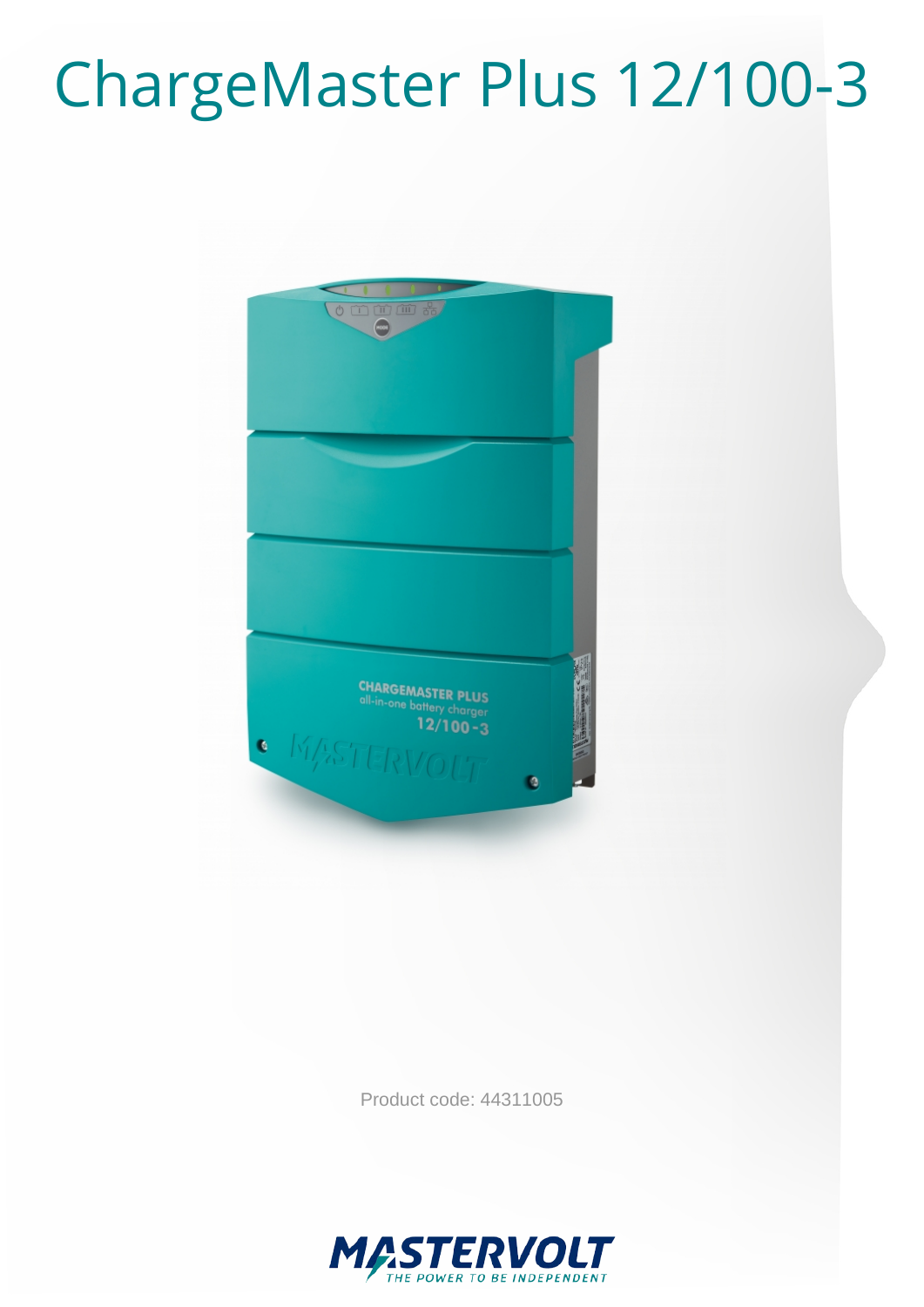### **All-in-one solution for faster and safer charging**

ChargeMaster Plus is the next generation of battery chargers that integrates multiple functions into one single device. Replacing auxiliary chargers, battery isolators and VSR, ChargeMaster Plus reduces system complexity and cost. Designed for versatility, it charges virtually any combination of two or three batteries in a fast and safe way and works anywhere in the world.

With the new Battery's Best Friend architecture, ChargeMaster Plus is capable of charging a multitude of battery chemistries, sizes and voltages. All batteries are charged with the fast and safe 3-step+ charge method. Other unique features are:

· Revival mode: automatically revives even fully depleted batteries.

· Multi voltage: charge 12 V starter battery in a 24 V system, without additional components (for 24 V models only).

- · Priority Charge: redirect available power to the lowest battery, for faster charging.
- · Smart Input: charge all three batteries from one single alternator for continuous charging on the go.

### **Global Charging**

The ChargeMaster Plus handles worldwide AC voltages and frequencies. Resisting large voltage fluctuations and high temperatures, it keeps working in harsh environments. For marine and mobile markets, the ChargeMaster Plus is CE, ABYC, UL, SAE, CEC/DOE and RCM/C-Tick compliant.

### **System Simplicity**

Nowadays, equipment must be self-explaining. The ChargeMaster Plus displays the charge phase of all outputs in an understandable way. Robust and ergonomic connections save installation time. An integrated VSR eliminates the need for additional components and ensures that the alternators energy is funnelled through to the batteries.

### **Powerful Communications thanks to CZone integration**

In modern applications, all electrical components work together. The CAN-based MasterBus enables the ChargeMaster Plus to communicate with displays, shunts and power systems including communication standards like CZone®, NMEA 2000 and CANopen (through additional interfaces).

Models with the addition CZone do not only support MasterBus, but also support CZone and NMEA 2000 communication, without the need of additional interfaces. This ChargeMasters Plus series can be configured via MasterBus or will accept a CZone configuration file just like any other CZone device. Other communication standards like ModBus, CANopen, LinBus, etc. are supported via additional interfaces.

This wide range of communication interfaces makes the ChargeMaster Plus ideally suited for system integration. In addition, the ChargeMaster Plus can operate as a power supply for delicate communication equipment, or during the construction phase of a boat.

### **Features**

· Multicharger with two outputs, one in/output, DC-DC converter, current limiter and VSR.

· Charges Lithium Ion, Gel and AGM batteries, the 24 V models also charge large or small battery banks on a single battery charger.

· Combine Lithium Ion, Gel or AGM, and large or small battery

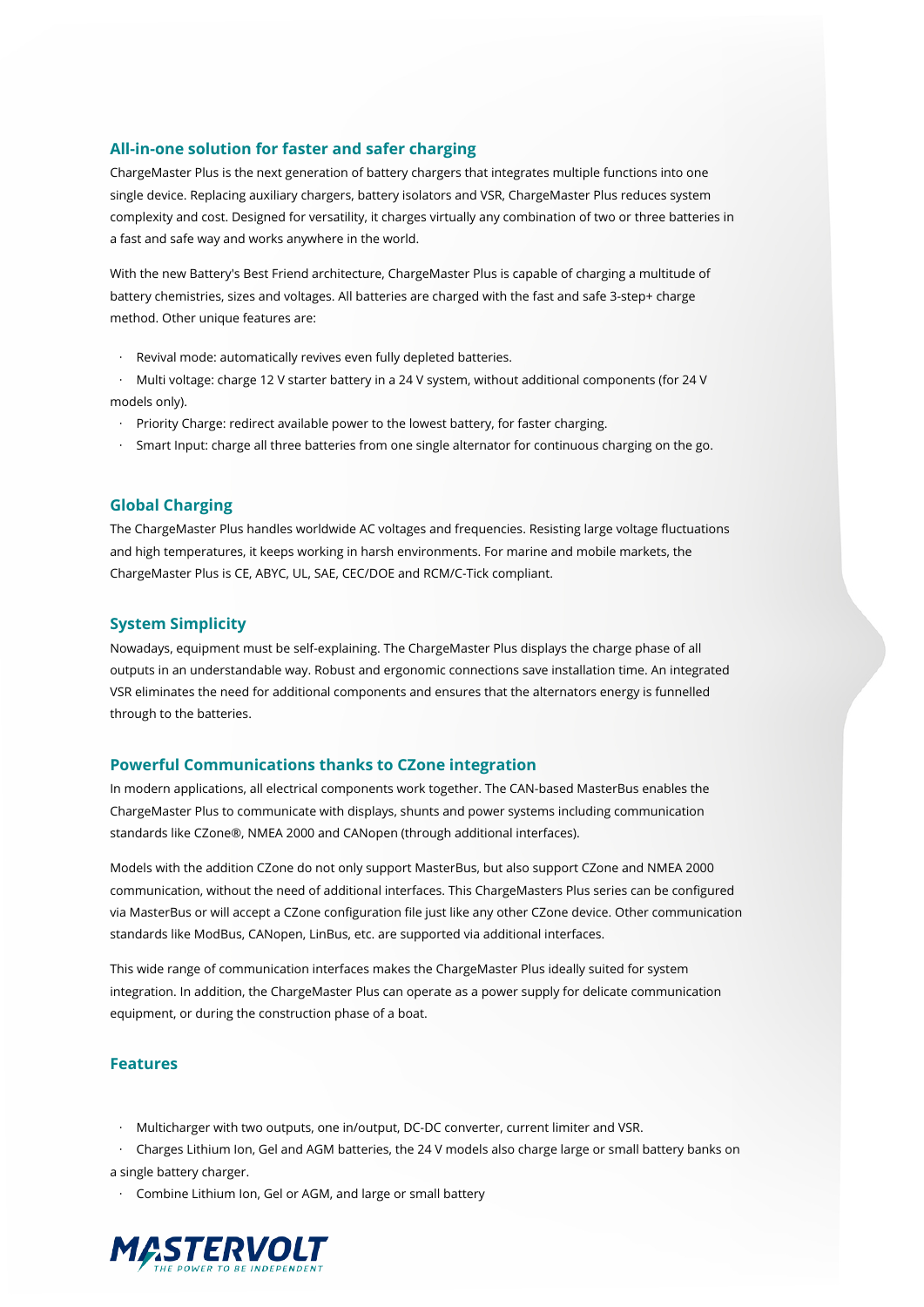- · Charges multiple batteries while being underway.
- · Extended specifications: offers 20 % more output at 14.4 V and 80 % charging power at 60 °C.
- · Safe Charge: quickly recognize the State of Charge for extended battery life.
- · Very wide operating range of 80-275 V AC, 35-70 Hz.
- · Compact, easy to connect and quick to install.